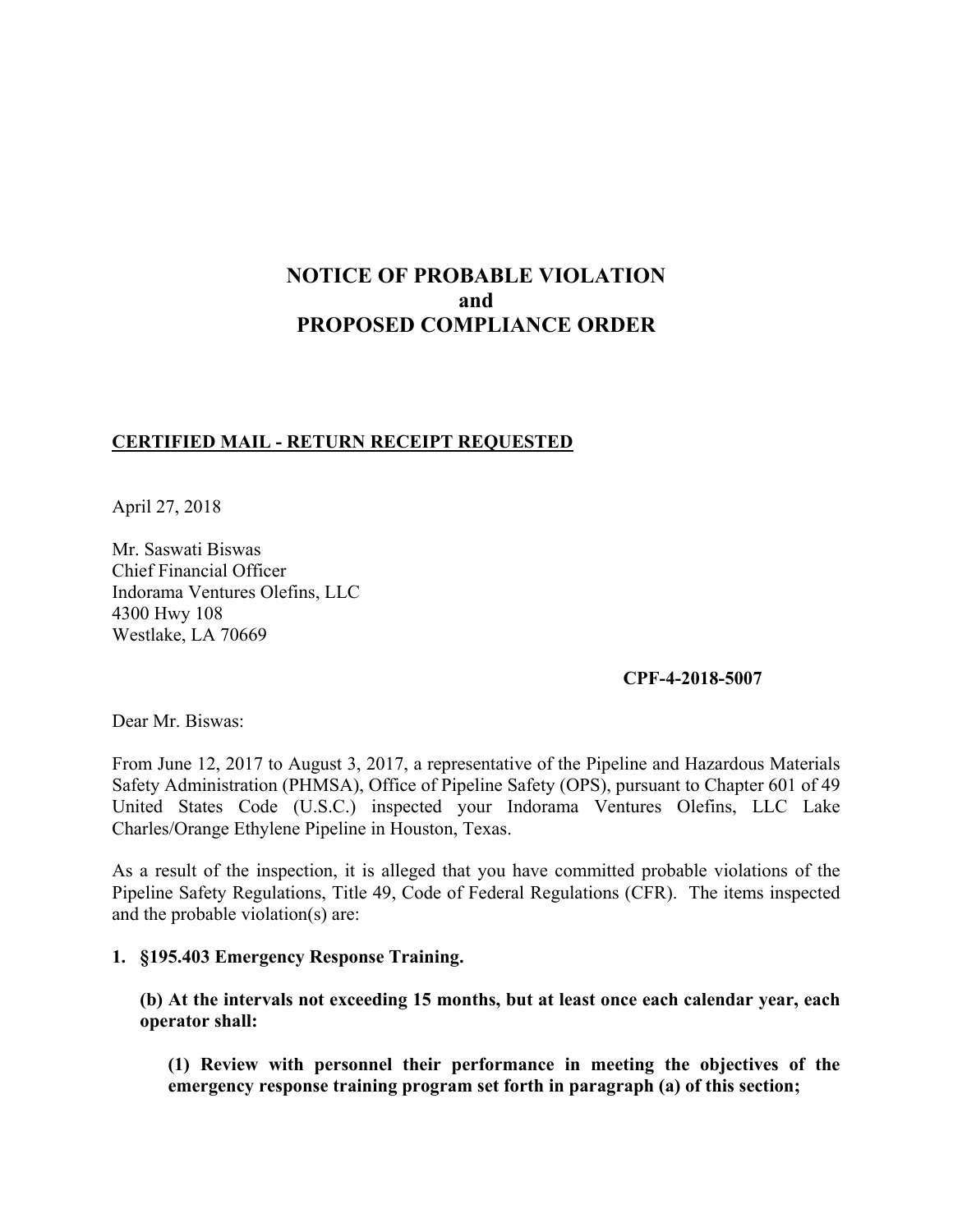Indorama Ventures Olefins failed to conduct and document emergency response personnel performance reviews to meet the objectives of the emergency response training program at the required interval of once each calendar year, not to exceed 15 months. Indorama would not provide any documentation to support that they conducted emergency response personnel performance reviews at the required intervals.

#### **2. §195.575 Which facilities must I electrically isolate and what inspections, tests, and safeguards are required?**

## **(a) You must electrically isolate each buried or submerged pipeline from other metallic structures, unless you electrically interconnect and cathodically protect the pipeline and the other structures as a single unit.**

Indorama Ventures Olefins, LLC failed to determine whether each buried pipeline was electrically isolated from other metallic structures. Indorama's Corrosion Control Procedure, Section 10 of the Liquid Pipeline Operations, Maintenance & Emergency Manual, did not include any guidance regarding electrical isolation of each buried or submerged pipeline from other metallic structures. The verbiage from the code section §195.575(a) was inserted into Section 10 Corrosion Control Procedure during the inspection after it was brought to Indorama's attention by the PHMSA Inspector. The code section added does not constitute a procedure as required by  $\S 195.402(c)(3)$  and did not include Indorama specific guidance on devices to accomplish electrical isolation, installation of these isolation devices, precautions to be taken during installation, or instructions for inspection and electrically testing each isolation to assure the isolation is adequate.

#### **3. §195.575 Which facilities must I electrically isolate and what inspections, tests, and safeguards are required?**

## **(e) If a pipeline is in close proximity to electrical transmission tower footings, ground cables, or counterpoise, or in other areas where it is reasonable to foresee fault currents or an unusual risk of lightning, you must protect the pipeline against damage from fault currents or lightning and take protective measures at insulating devices.**

 Indorama Ventures Olefins, LLC failed to determine when protection from fault currents and lightning strikes is required and when protective measures must be taken to protect the pipeline against damage. Indorama's Corrosion Control Procedure, Section 10 of the Liquid Pipeline Operations, Maintenance & Emergency Manual, did not include any guidance regarding pipelines that may be in close proximity to electrical transmission tower footings, ground cables, or counterpoise, or pipelines that are at risk of being exposed to lightning strikes. The verbiage from the code section §195.575(e) was inserted into Section 10 Corrosion Control Procedure during the inspection after it was brought to Indorama's attention by the PHMSA Inspector. The code section added does not constitute a procedure as required by §195.402(c)(3) and did not include Indorama specific guidance for personnel to determine when protection from fault currents and lightning strikes is required to protect the pipeline and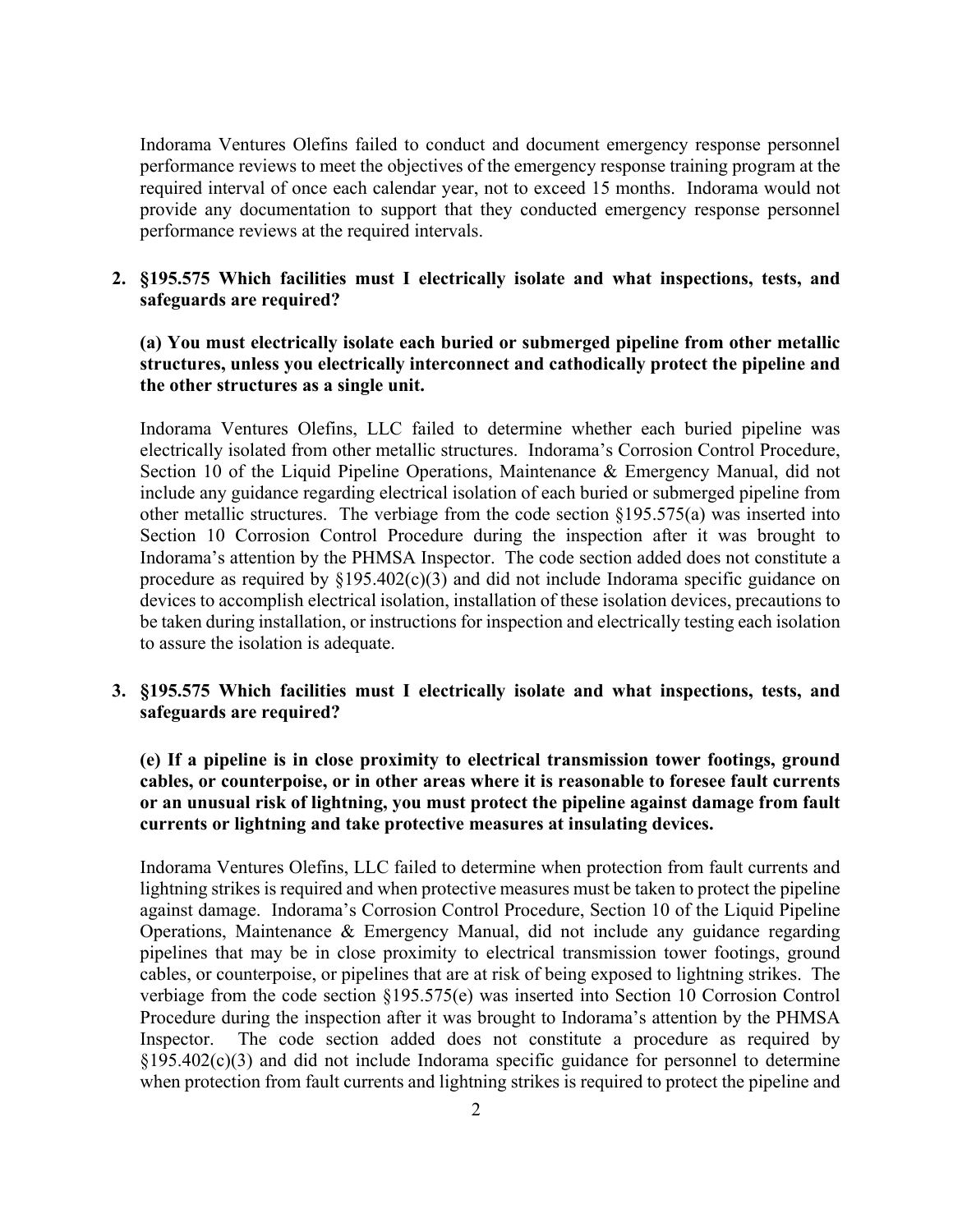other devices or any mitigating steps taken to protect the pipeline and devices that could be affected by fault currents and lightning.

#### Proposed Compliance Order

 may not exceed \$200,000 per violation per day, with a maximum penalty not to exceed \$2,000,000 Under 49 U.S.C. § 60122 and 49 CFR § 190.223, you are subject to a civil penalty not to exceed \$209,002 per violation per day the violation persists, up to a maximum of \$2,090,022 for a related series of violations. For violations occurring prior to November 2, 2015, the maximum penalty for a related series of violations.

 decided not to propose a civil penalty assessment at this time. We have reviewed the circumstances and supporting documents involved in this case, and have

With respect to items 1 through 3 pursuant to 49 U.S.C. § 60118, the Pipeline and Hazardous Materials Safety Administration proposes to issue a Compliance Order to Indorama Ventures Olefins, LLC. Please refer to the *Proposed Compliance Order*, which is enclosed and made a part of this Notice.

#### Response to this Notice

 *Compliance Proceedings*. Please refer to this document and note the response options. Be advised treatment under 5 U.S.C. 552(b), along with the complete original document you must provide a Enclosed as part of this Notice is a document entitled *Response Options for Pipeline Operators in*  that all material you submit in response to this enforcement action is subject to being made publicly available. If you believe that any portion of your responsive material qualifies for confidential second copy of the document with the portions you believe qualify for confidential treatment redacted and an explanation of why you believe the redacted information qualifies for confidential treatment under 5 U.S.C. 552(b).

 submit your correspondence to my office within 30 days from receipt of this Notice. This period Following the receipt of this Notice, you have 30 days to submit written comments, or request a hearing under 49 CFR § 190.211. If you do not respond within 30 days of receipt of this Notice, this constitutes a waiver of your right to contest the allegations in this Notice and authorizes the Associate Administrator for Pipeline Safety to find facts as alleged in this Notice without further notice to you and to issue a Final Order. If you are responding to this Notice, we propose that you may be extended by written request for good cause.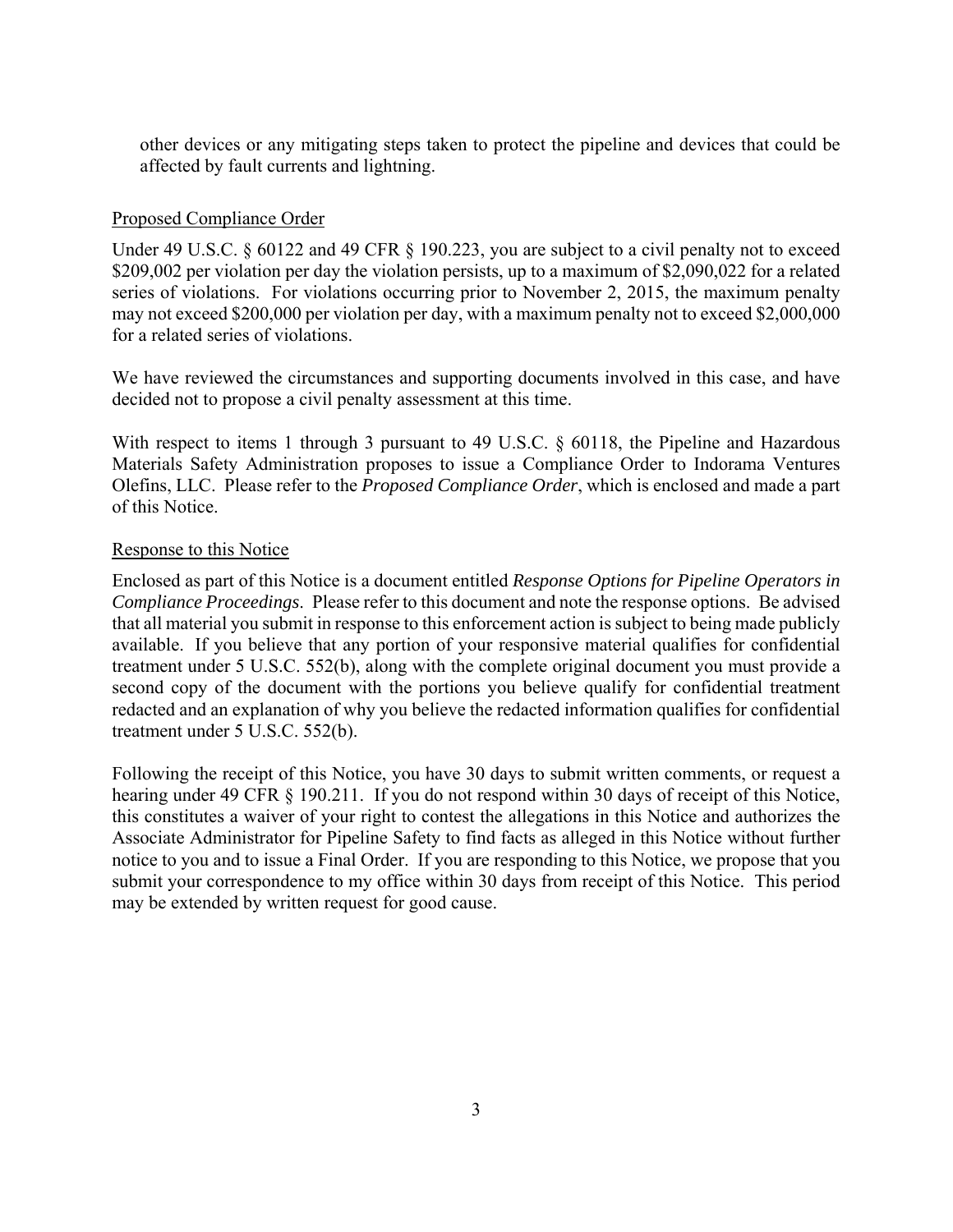In your correspondence on this matter, please refer to **CPF-4-2018-5007** and, for each document you submit, please provide a copy in electronic format whenever possible.

Sincerely,

Mary L. McDaniel, P.E. Director, Southwest Region Pipeline and Hazardous Materials Safety Administration

Enclosures: *Proposed Compliance Order Response Options for Pipeline Operators in Compliance Proceedings*